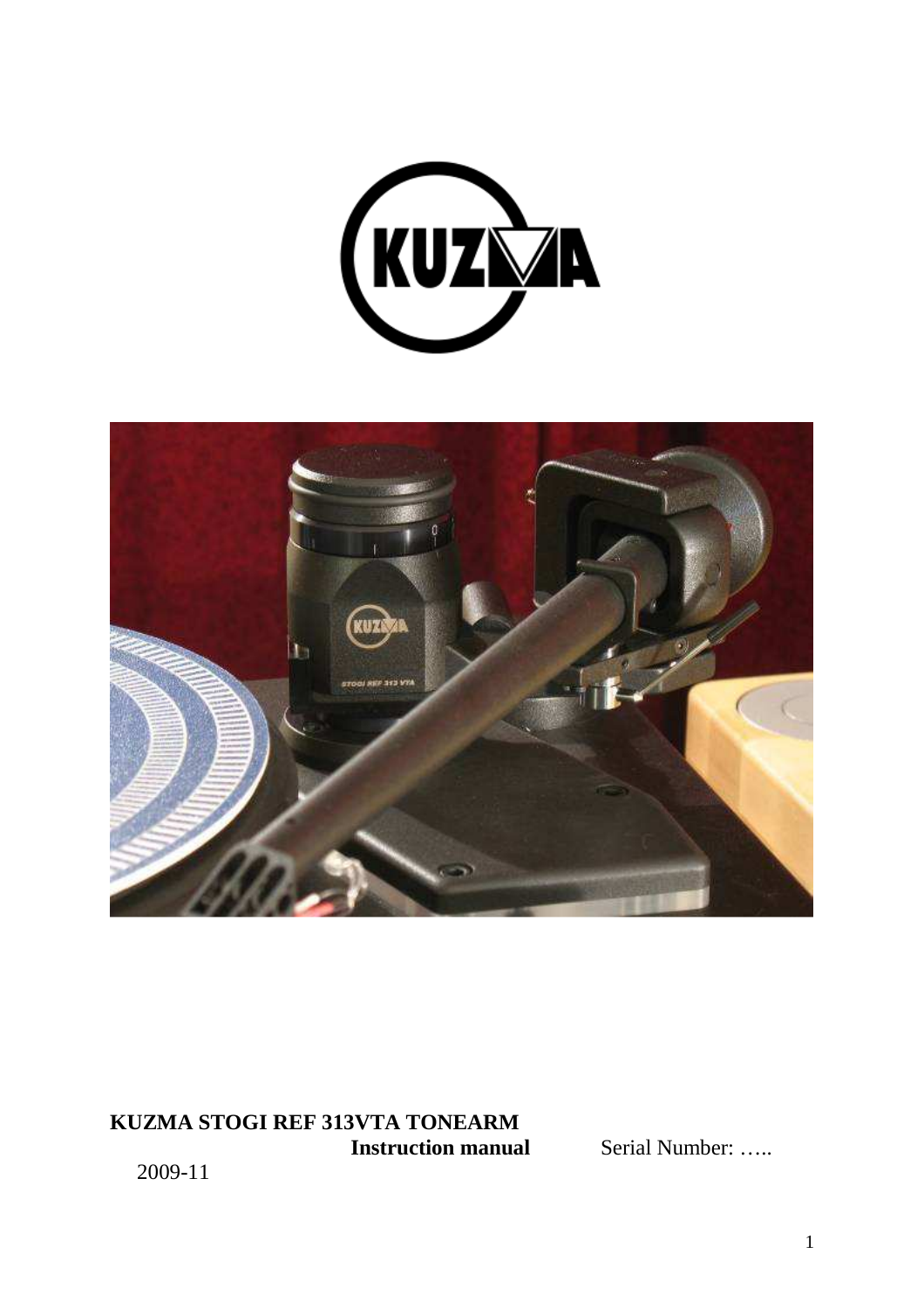# **KUZMA LTD INSTRUCTION MANUAL FOR 313 VTA tonearm**

The **Stogi Ref 313VTA** tonearm is a very precisely engineered piece of equipment, however, the construction is robust and requires minimal maintenance for optimal performance.



 $\frac{\text{Ring fixing}}{\text{Cueing device adjust}}$ 

| <b>CONTENTS:</b>                         | Page    |
|------------------------------------------|---------|
| <b>General description</b>               | -3      |
| <b>Basic Setup</b>                       | 4       |
| Setting up the tonearm                   | $4 - 5$ |
| <b>Adjustment of tracking force</b>      | 6       |
| <b>Adjustment of tangential geometry</b> | 6       |
| <b>Adjustment of VTA</b>                 | 6       |
| <b>Adjustment of azimuth</b>             | 7       |
| <b>Adjustment of bias</b>                | 7       |
| <b>Adjustment of cueing device</b>       | 8       |
| <b>Maintenance</b>                       | 8       |
| <b>Transport</b>                         | 8       |
| <b>Problems</b>                          | 8       |
| Appendix 1 (tangential geometry)         | $9-11$  |
| Appendix 2 (fine azimuth)                | 12      |
| Appendix 3 (fine bias)                   | 13      |
| <b>Protractors</b>                       | 14      |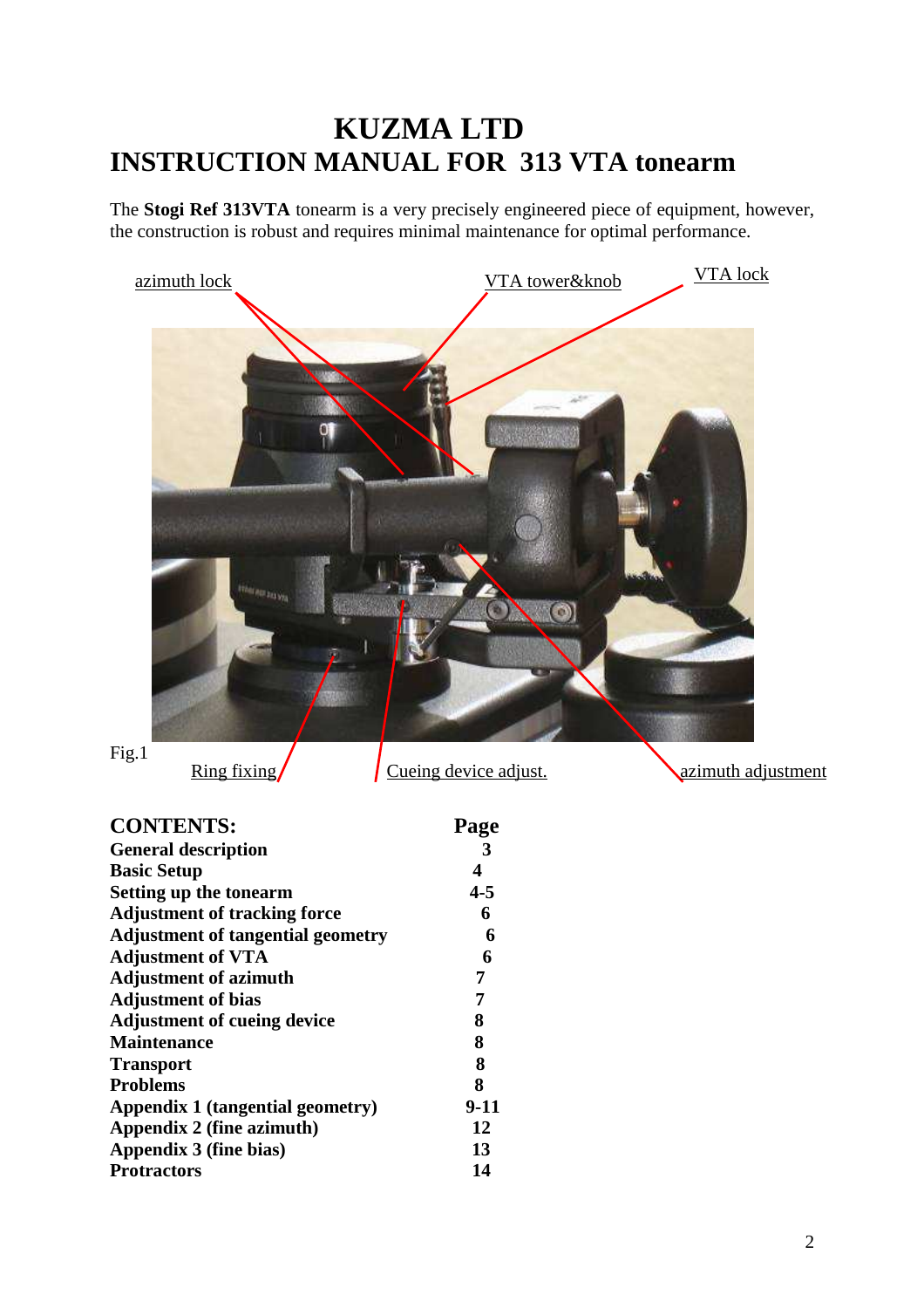# **General description :**

The whole construction is mounted on a rigid VTA tower which allows very precise VTA adjustment while playing, without any loss of rigidity, yet with up to 0.01 mm of precision and zero play.

The main tube is constructed and machined from solid aluminium, similar to our tangential Air line arm. The main counterweight balances the tonearm. Azimuth can be adjusted in small repeatable increments with zero play, by means of an Allen key.

A feature of the tonearm is a unique detachable headshell. The electrical connection is via standard pins but the headshell can be simply removed by unscrewing with an Allen key. The headshell is fixed with a precise hexagonal locking system giving the same rigidity as with a fixed headshell. The tonearm itself is mounted in the standard position, despite its longer effective length.

# **Technical data:**

| Mass:                    | 1700 gr            |
|--------------------------|--------------------|
| Effective length :       | 313 mm (12,3 inch) |
| Mounting distance:       | $212 \text{ mm}$   |
| Offset angle:            | 17.50 degrees      |
| Distance from spindle to |                    |
| horizontal bearing:      | 300 mm             |
| Effective mass:          | 13 g               |
| VTA adjustment:          | yes                |
| Azimuth adjustment:      | yes                |
| Bias adjustment:         | yes                |
| Cables:                  | single             |
| Arm mount:               | Kuzma-Air line     |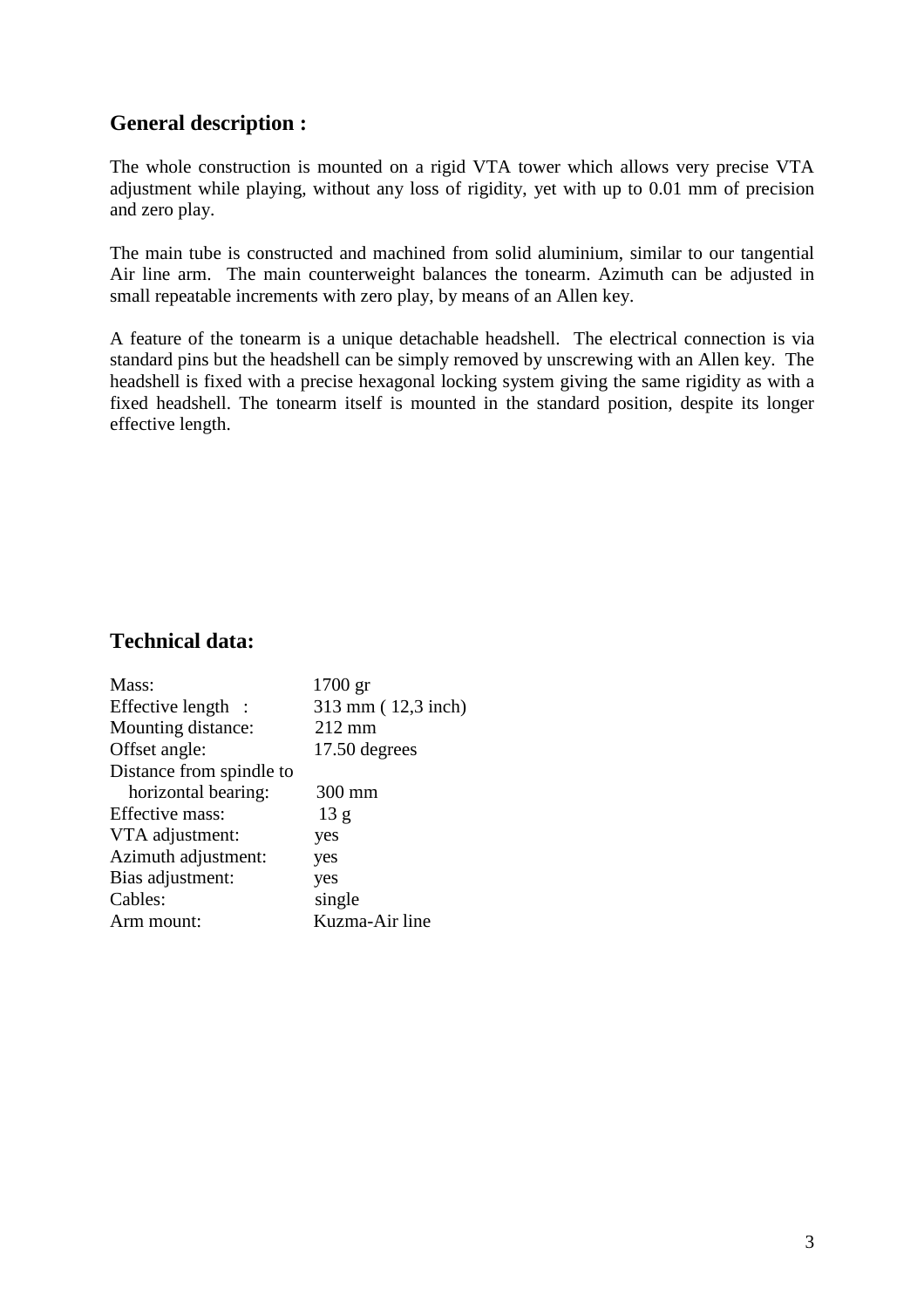# **1. Unpacking**

Open the box carefully and remove the top covers.

First remove the armbase and prepare it for fixing onto the turntable. Be sure that the armboard on the turntable has the correct cut-out (main central hole must be 40 mm in diameter).

#### **2. Basic set up**

#### **Armbase:**

Mount the armbase on the turntable. If the pre-cut has a thread, then use three screws and fix them from the top through the armbase into the armboard thread. A second way is to use a ring underneath and fix three screws into this ring, which will then hold the armbase very tightly. Be sure that you position the armbase so as to give access to an Allen key for fixing arm into the armbase (towards the back of the turntable). Also check, when mounting the arm on other turntables, that you allow enough clearance for counterweights and correct position of the tube in relationship to the platter.

#### **VTA arm tower:**

Insert the VTA arm tower into the armbase. Ensure that the height is such, that the bottom surface of the platform holding the cueing device is at the same height as the record. Fix it with an Allen key. Also check that the VTA adjustment is in the middle position, to allow fine VTA adjustment up and down 5 mm each way.

With 1.5 mm Allen key, release the small ring which is on the fixing pillar below the VTA arm tower. Now it will drop down and touch the armbase. Fix the ring again and release the VTA arm tower. You now have the correct height but you can freely rotate the VTA arm tower horizontally. Rotate it to such a position that the distance from the centre of the record to the centre of the horizontal bearing is 300 mm. Now fix VTA arm tower.

#### **3. Setting up the tonearm**

#### **Connecting tonearm:**

Check the horizontal movement of the tube to ensure that the headshell will reach the inner grooves.

Due to the high tonearm mass, turntable levelling and suspension should be checked and adjusted according to the turntable manual.

#### **Cartridge mounting:**

Mount the cartridge with the appropriate set of 2.5 mm screws and check its travel above the record with cueing device in upper position!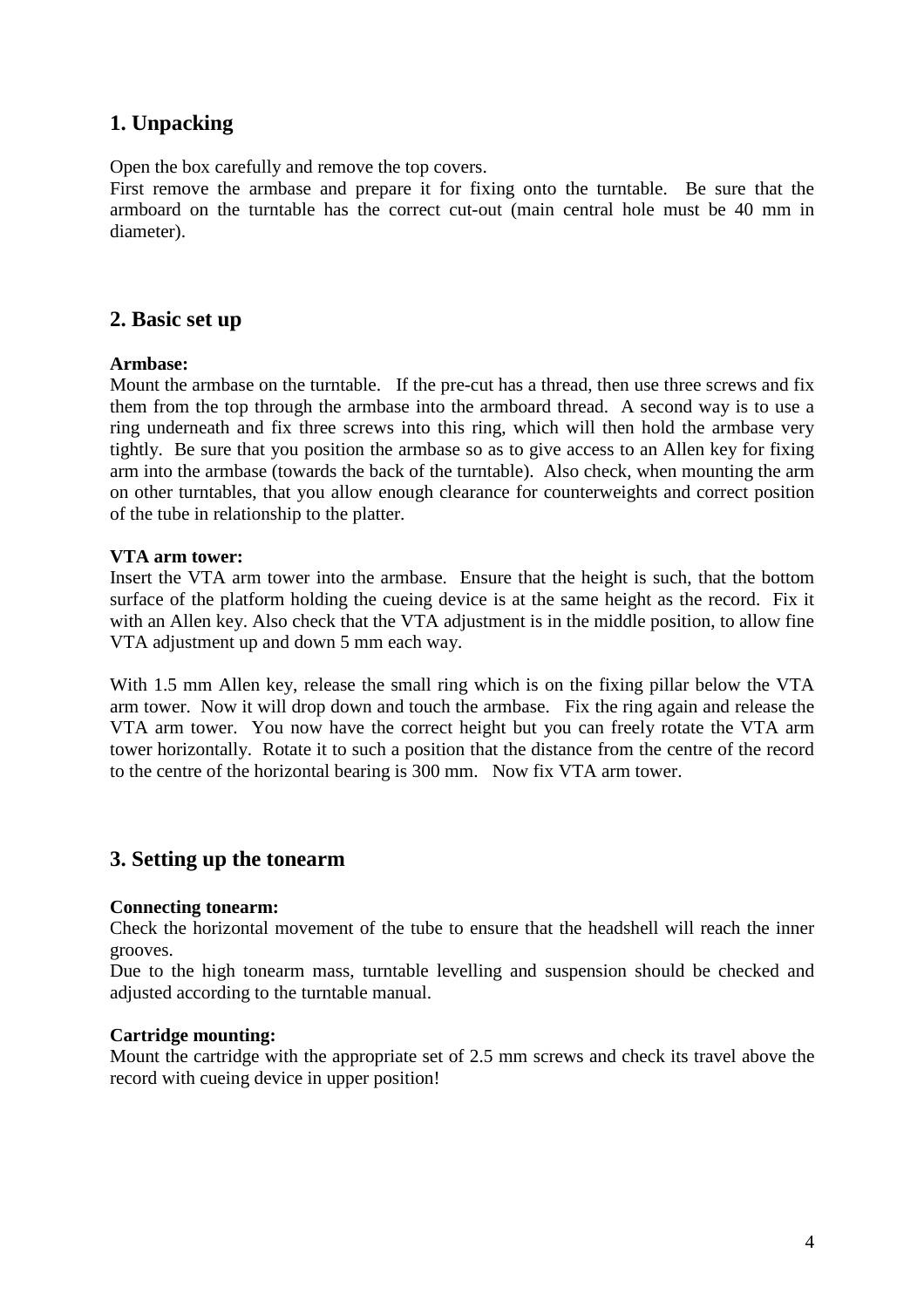#### **Headshell removal and fixing:**

This tonearm has a detachable headshell and fixing and positioning it has no negative effect on tonearm performance. The whole headshell is fixed with one Allen key 2 mm. Insert it in the top hole and release screw with Allen key for at least one turn (ACW). (Fig.2&3)

Disconnect cartridge pins, remove Allen key and pull out the headshell. (Fig.4)

Fix the cartridge and return headshell back in to the tube. If it can not be inserted easily, rotate the screw a little more in ACW direction. Then fix it back in CW direction with gentle force, around one turn.





Fig.2 Locked Fig.3 Unlocked

**Note:** Do not over-tighten the screw which locks the headshell.



Fig.4 Removing headshell

#### **Balancing of the tonearm:**

Fix cartridge pins. Balance the tonearm to zero tracking force by rotating counterweight along the thread.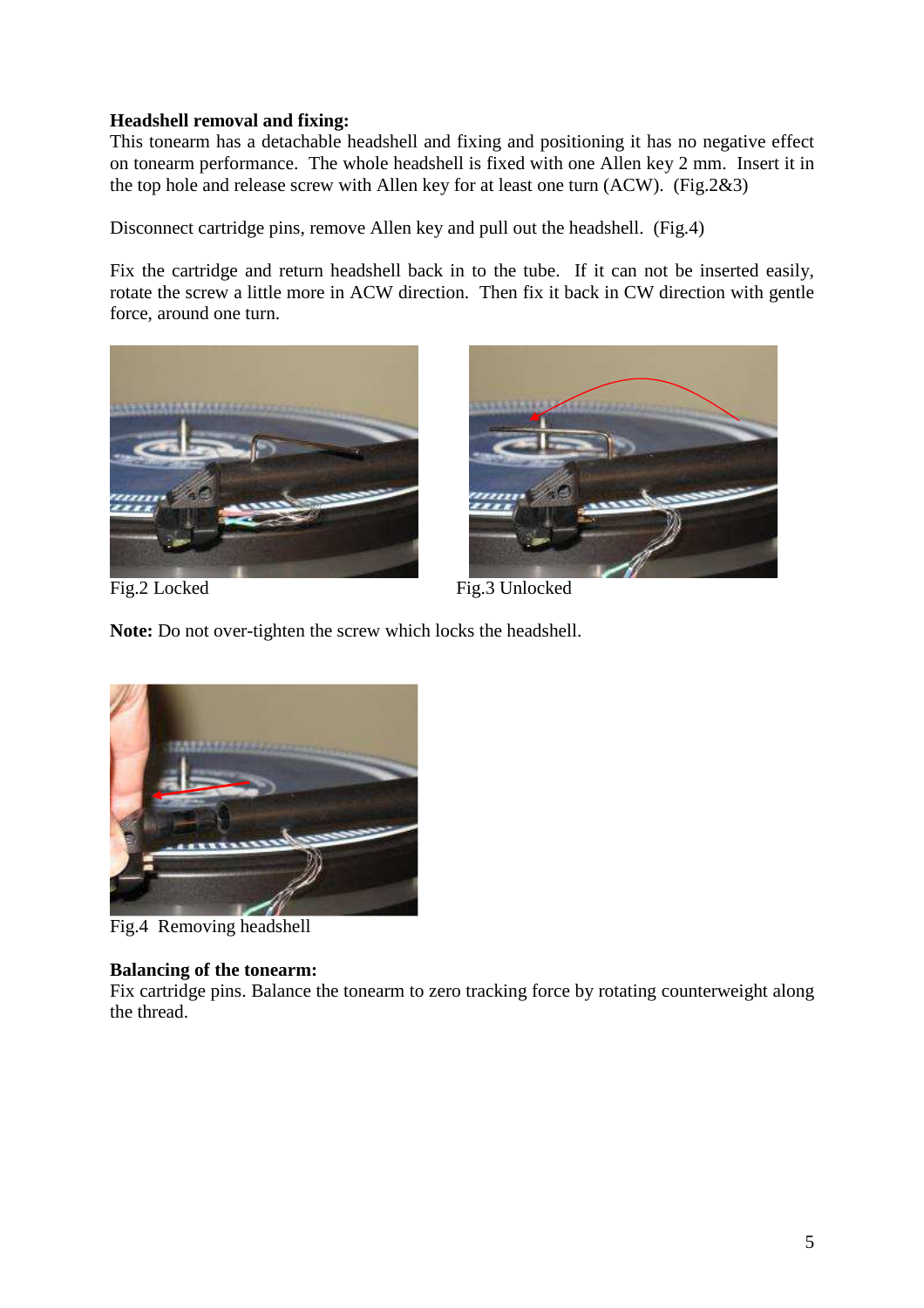# **4. Adjustment of tracking force**

Balance the tonearm with the tracking scale, which must be at record height. Rotate the counterweight towards the tube to increase tracking force. Rotating the counterweight for one red dot changes tracking force for approximately 0.15 g.

Check that the cueing device is at the correct height (see paragraph 9)!

#### **5. Adjustment of tangential geometry**

Put a record on the platter and adjust VTA in such a way, that the central axis of the tube will be parallel to the record. This is only a starting point for VTA.

Using the protractor, adjust geometry at two null points. Rough guidance is by the edges of the cartridge body, but accurate adjustment is by observing whether the cantilever and lines are parallel at the two null (zero) points.

**See appendix 1.** 

#### **6. Adjustment of VTA**

It is extremely easy to set up VTA on this tonearm. Just unlock the lever at the back and rotate the VTA knob. VTA knob rotation CW- VTA down (Fig.1)

VTA adjustment between any two lines is 0.1 mm (the whole rotation is then 0.8 mm) which allows for very fine repeatable adjustment. The rigidity of the assembly is such that even in the unlocked position you will not feel slack. Move the tonearm VTA to the desired height. Simply lock the lever back with gentle force. Observe the 1 mm scale at the left hand side of tonearm tower (Fig.5). If you run out of range (10 mm), then you must reposition the tonearm height in the armbase. However take into account what is the optimal VTA by listening.

Once you find out the correct VTA, rotate outer ring of the VTA main knob and position it into null position. This is now your starting point for very fine tuning.



Fig. 5 VTA tower side-rough scale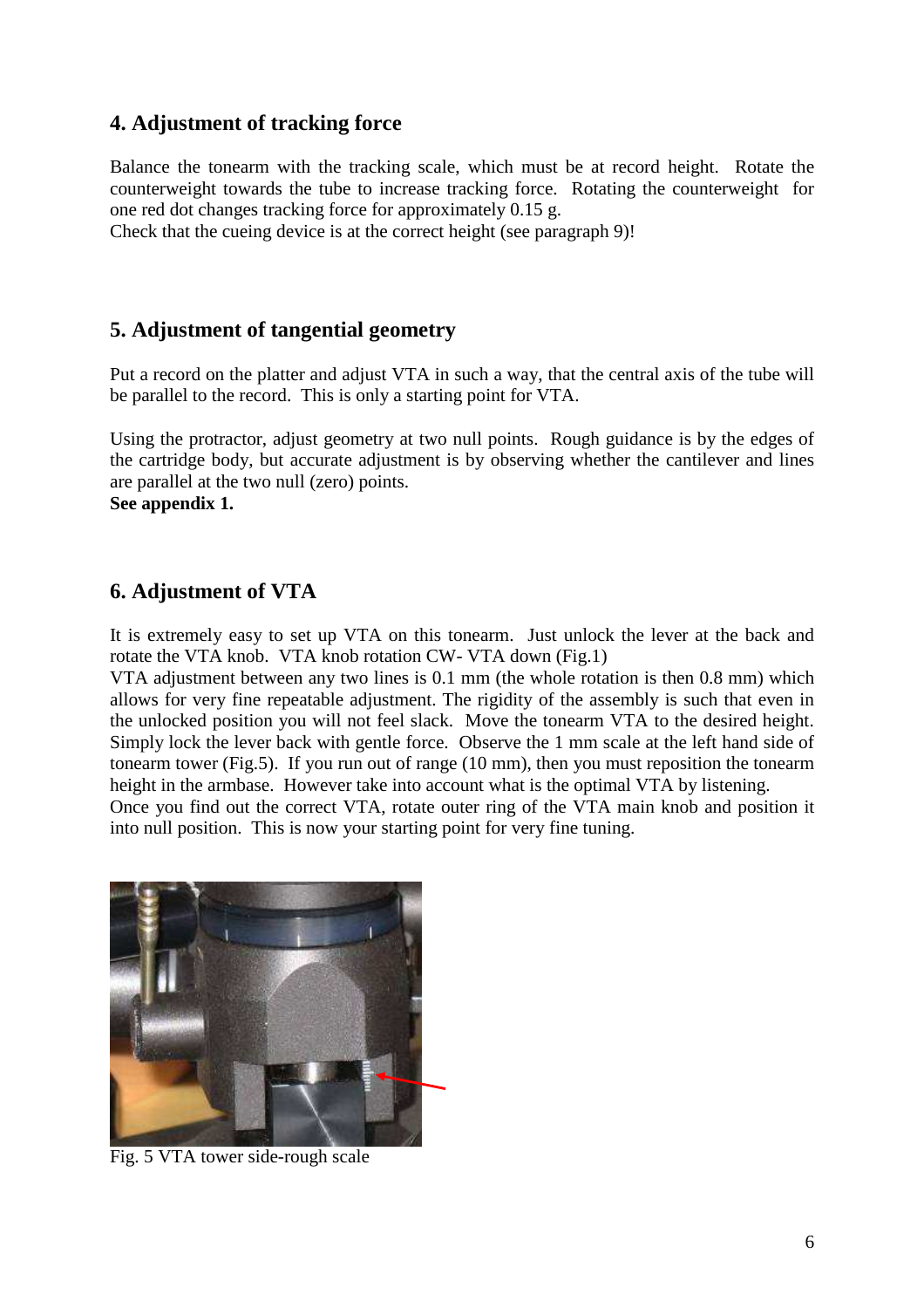# **7. Adjustment of azimuth**

To make azimuth adjustments, release the two screws locking the mechanism at the centre top of the main tonearm tube, with Allen key 2mm. Under the main tube is a tiny rod with a hexagonal screw. Insert the Allen key 2 mm into the screw (it may feel loose), rotate it slightly and it will alter the azimuth. (Fig.1)

Rotating it back will bring azimuth to its previous position. Changes can be seen by misalignment of the white lines on the top of the centre of the tube. Even 15 degrees rotation of the Allen key will make a significant difference. **See appendix 2.** 

**8. Bias** 

The bias should be adjusted roughly according to the tracking force. Using Allen key 1.5 mm, unlock the screw on the bias weight and position it to the equivalent of gap X to your chosen tracking force. Lock the screw back, when in position.



| X  | P    |
|----|------|
| mm | gr   |
|    | 1.00 |
| 3  | 1.25 |
| 8  | 1.50 |
| 13 | 1.75 |
| 18 | 2.00 |

bias lock

For maximum tracking, it is advisable to set the bias by use of an appropriate test record, ie. those with tracking bands. Please do not use test records with blank space where the tip of the needle sits on the surface rather than in the groove. (Fig.9&9a) **See appendix 3.**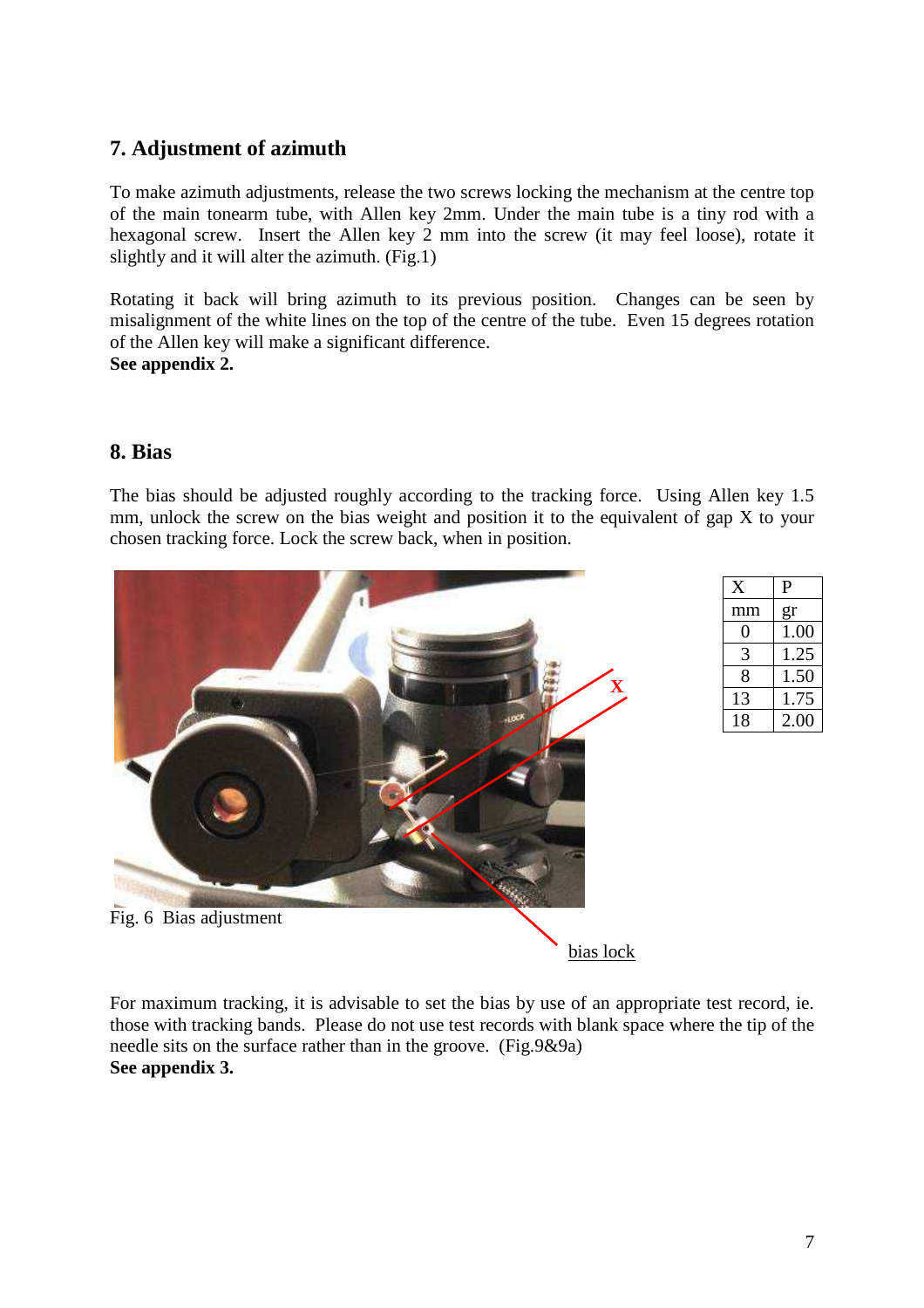# **9. Cueing device adjustment**

Should you find that in the 'up' position the cartridge is too high or too low above the record then the cueing device can be raised or lowered. This can be done simply by using Allen key 1.5 mm:

Insert key into screw on side of arm rest.

Release screw, raise or lower device and retighten.

Rotation of cueing device can affect the drift of cartridge while travelling vertically down.

The cueing device may lift slightly as the screw is retightened. Do not over-tighten as this may cause the cueing device to stick in the 'up' position. Should this occur, slightly release the screw. (Fig.1)

#### **10. Maintenance**

The bearing does not need maintenance. Clean dust from the tonearm with a soft cloth.

#### **11. Transport**

During transport the tube should be locked in the armrest and counterweight removed.

# **12. Problems**

**1.** Cartridge jumps in the inner grooves: See if the tube can travel towards the centre of the record- check that position of the tonearm is correct with protractor for distance.

**2.** Cartridge is too close to the record edge: Check if the tube travels too much toward the centre of the record- check that position of the tonearm is correct with protractor for distance.

**3.** Headshell cannot be removed- check that the screw is released enough with Allen key.

**Kuzma Ltd Hotemaze 17A SI-4205 PREDDVOR SLOVENIJA P: +386 4 25 35 450 F: +386 4 25 35 454 E mail:kuzma@s5.net www.kuzma.si**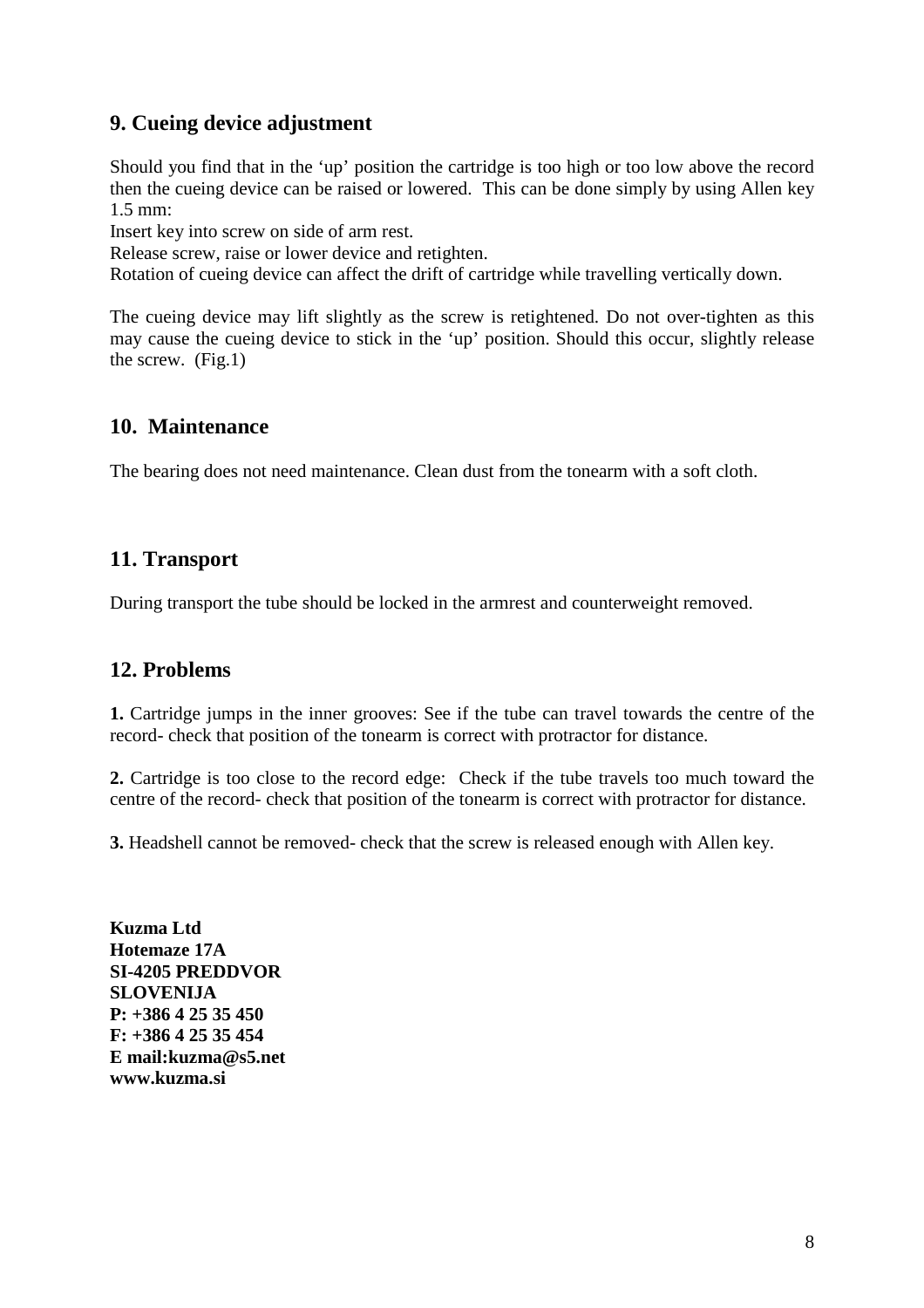# **APPENDIX 1**

#### **Tangential Cartridge geometry adjustment**

Once the cartridge has been mounted, it is necessary to ensure that the cartridge is tangential to the record grooves in order to minimize tracking distortion during playing. As the cartridge moves in an arc across the record, tracking distortion occurs and is minimized by the tonearm geometry and the angle of the cartridge in the headshell.

With optimum tonearm geometry, very low distortion levels (below 1 %) can be obtained across the entire playing surface. Cartridges have zero distortion at two points on a record and these points are used when aligning the cartridge. In practice these points lie at 66 mm and 121 mm from the record centre (see protractor). Other protractors make use of different zero points due to the use of different parameters in calculation. In this case 60 mm has been chosen as the inner groove and 146 mm as the outer groove which still has optimum tracking distortion.

- **1.** Ensure bias is on minimum or switch off.
- **2.** Place protractor over spindle on platter.

#### **Note:**

If you have difficulty seeing the cantilever it may help to raise the arm a few mm, taking care that the protractor does not rotate. This also prevents tilting of the cantilever due to the effect of bias force. It may also be helpful to fix the platter by inserting a wedge between platter and plinth and by inserting a sheet of white paper to give a clear background while observing the cartridge. Use a strong light.

#### **3. Alignment at zero point 66 mm (A):**

Place tip of stylus on point A (ie. zero point 66 mm). With a strong light observe cartridge from front. The cantilever and the line on protractor should be in perfect alignment. If the cantilever is not, then the body of the cartridge will have to be rotated slightly. Do not adjust cartridge by observing body of cartridge only. (Fig.14)



Fig. 14 Alignment at A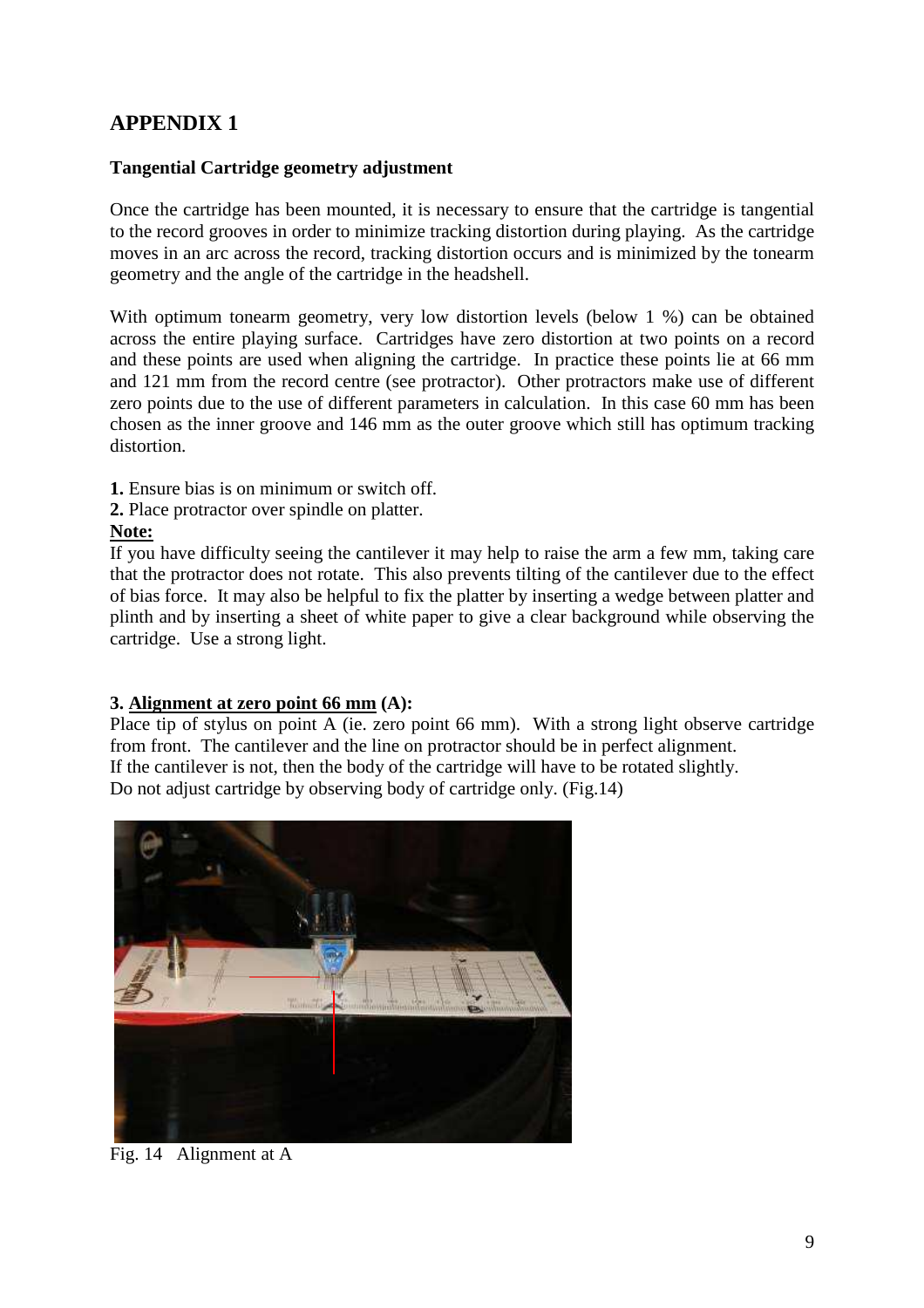#### **To rotate or readjust cartridge:**

**4.** Slightly loosen the screws which attach the cartridge to the headshell.

**5.** Holding headshell in one hand slightly rotate the body of the cartridge.

**6**. Recheck alignment at position A and continue adjustment until line described in point 3 is achieved.

#### **7. Alignment at zero point 121 mm (B):**

Reposition protractor and check alignment at position B.



Fig. 15 Alignment at B

**8.** If the cantilever is not in alignment then rotate protractor until it is in alignment somewhere along the line "x-y" though stylus will probably not be at zero point B. Raise the cueing device a bit for better viewing. (Fig.15)

**9.** If stylus is in front of point B, pull the cartridge forward (along side) in the slots of the headshell for approximately the same distance "S" as stylus is overhanging zero point B. If it is behind point B, push cartridge backwards towards the pivots of the tonearm for distance "S1" (Fig. 16)



Fig.16 Stylus tip is in front of zero point B.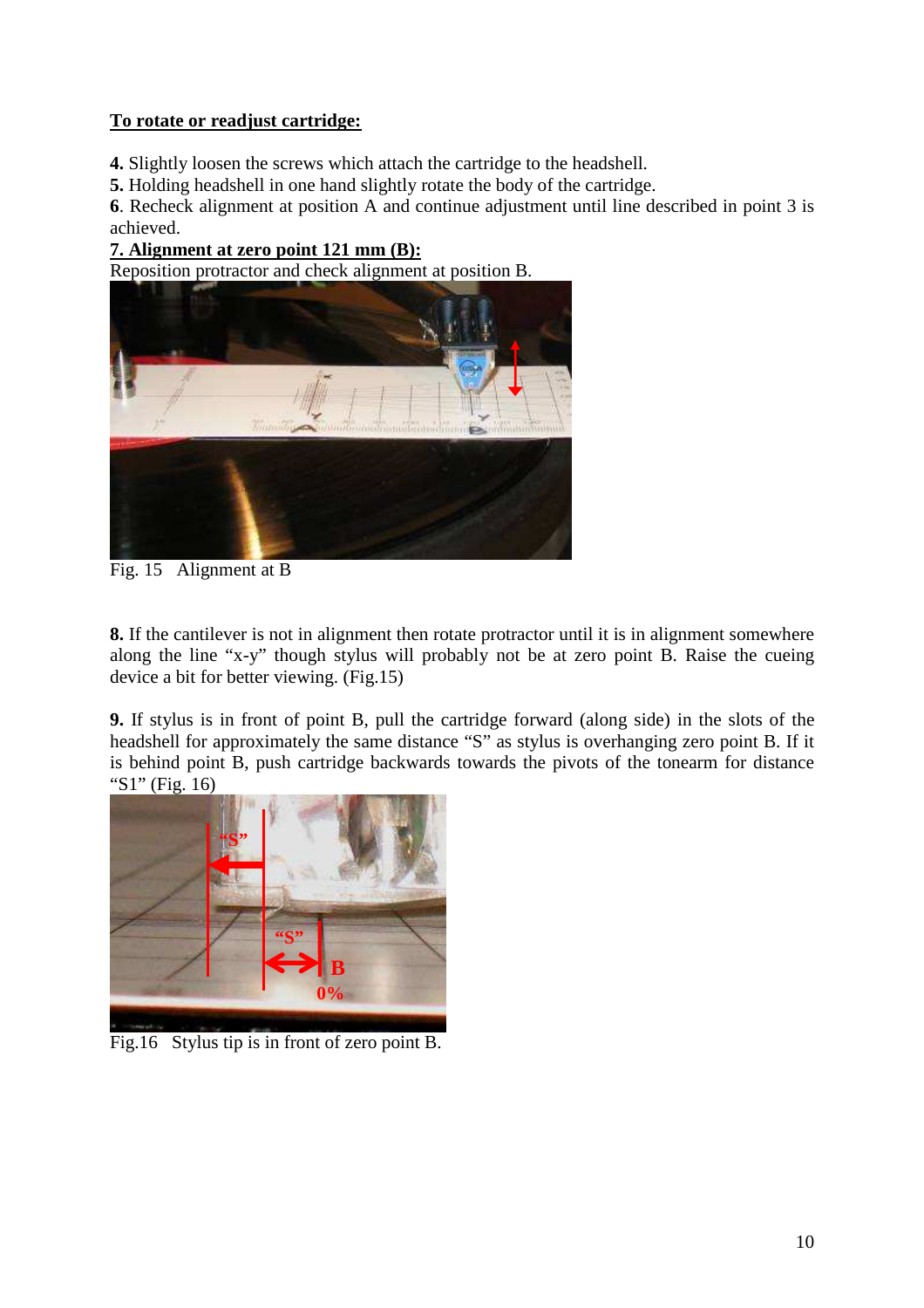**10.** Now rotate protractor and again position stylus at zero point A as described in 5 and 6 above, ensuring that the position of the cartridge in the slots alongside is not changed but only rotated for alignment of the cantilever in zero point A. (Fig.17)



Fig.17 Rotation at A

**11.** Recheck alignment of the cantilever at zero point B. If cantilever is not aligned here, rotate protractor to find where on line "x- y" the cantilever is aligned again. (Fig.18&15)



Fig. 18 Alongside line "X-Y" alignment at B

If the stylus is still in front of zero point B on the line "x-y" as before, but nearer to point B, then again pull cartridge slightly forward for distance "S" and repeat the whole process by aligning at zero point A until the stylus will be at zero point B.

If stylus end up behind the zero point B on line "x-y" then move cartridge in opposite direction to before, backwards and realign it at zero point A.

If stylus is still behind the B point, the cartridge should be pushed back and realign at zero point A and realigned again at zero point B.

**12.** Continue until the stylus is in alignment at both points.

#### **REMEMBER STEPS:**

a) Put stylus at zero point A and by rotation align cantilever along XY line.

b) Align cantilever along XY line at zero point B by rotating protractor and see where stylus is on the line XY- in front or behind zero point B.

c) Move cartridge along (not rotating it) for the same distance as stylus is overhanging zero point B for the same distance to increase the overhang.

d) Repeating these steps (a,b,c,a,b,c,…) will ensure that stylus& cantilever are in alignment at both zero points A&B.

#### **NOTE: Ensure that cantilever is not twisted due to bias force.**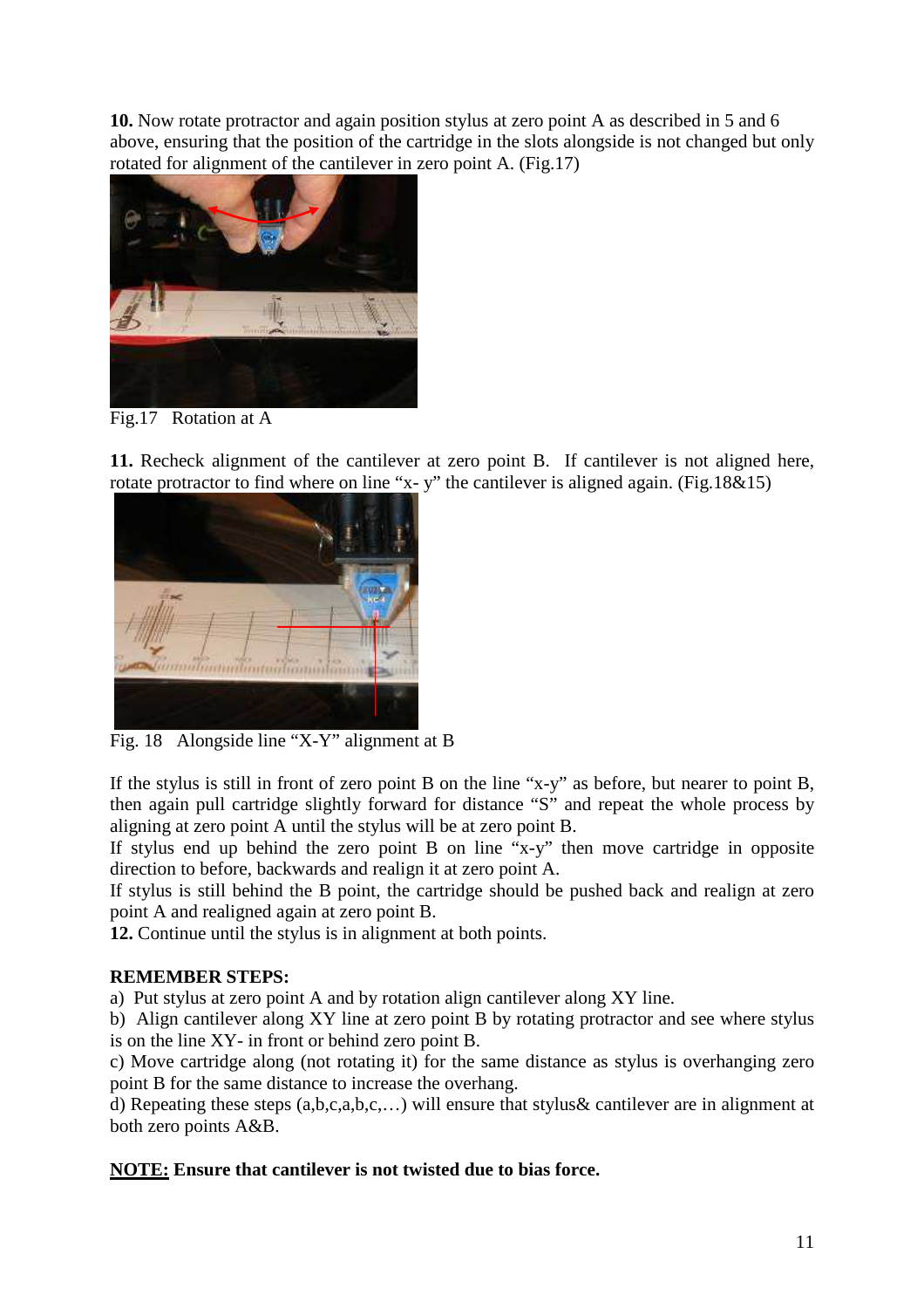# **Appendix 2**

#### **Fine Azimuth Adjustment**

This can be done using an oscilloscope and a test record or by using good records in a good system and listening to the sound. Cartridges with fine profiles (VDH, Microline etc.) are more sensitive to this adjustment. On the other hand cheaper cartridges are not made so well. making fine adjustment more useful.

With an oscilloscope we measure the differences in crosstalk between both channel. The idea is that on both channels this is equally small. For that we need a test record with tracks recorded for left and right channels separately. Then we compare crosstalk from the left channel on the right channel- which is a very small signal, to the same type of signal from the other channel. By adjusting azimuth, crosstalk on both channels should be made equal.

#### Listening from LP:

Start listening with the tube in zero position, with the marking lines aligned. Listen to the sound-stage, the focus and the stability of the instruments. Release the two locking screws and rotate the Allen key so that tube rotates for approximately the width of the mark. Listen and then rotate tube for a similar amount in the opposite direction and again listen. Adjust the arm to the position in which the best sound was obtained. In this position make further adjustments by turning the Allen key for a quarter turn in one direction, listening and then turning a quarter turn in the other direction and listening.

Continue this process making ever decreasing adjustments, 1/8 of a turn, then 1/l6 and so on. When optimum results are obtained fix the locking screws. To remember the position of the azimuth, imagine that the inserted Allen key acts as a dial on the clock.

#### **NOTE: During fine adjustment only gently fix locking screws during listening.**

 The adjustment screw is highly sensitive and the smallest pressure on the Allen key will alter the azimuth and sound.

Do not attempt any adjustment when the locking mechanism is locked. Although no damage can be done.

Significantly improved sound can be obtained by paying attention to azimuth adjustment prior to final VTA adjustment.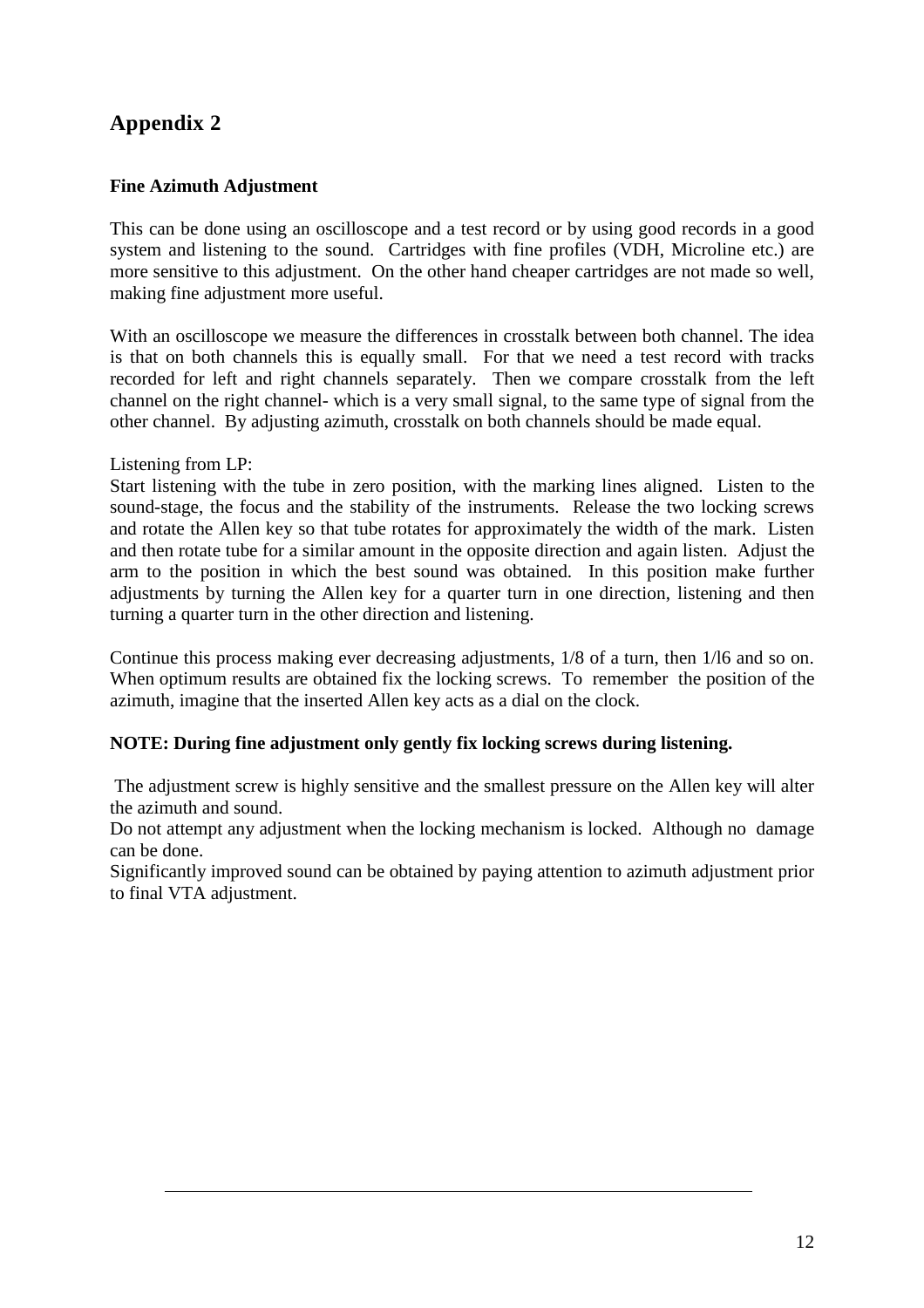# **Appendix 3**

#### **Fine bias adjustment**

- **1**. Set bias and tracking force as previously described and listen to mistracking on highly Modulated tracking bands on test record. On higher modulated bands mistracking can be heard as impure tones and there will be more overtones. (See instructions on test record)
- **2**. If mistracking is apparent, increase or decrease bias until minimum mistracking is found. If mistracking is heard on the right channel only then the bias is too low, if on both channels the bias is too high or the trackability limit of the cartridge has been reached.
- **3**. Finally further decrease mistracking by increasing tracking force to the maximum Recommended for the cartridge.
- **4**. It is best to have the highest possible tracking force and low bias force.